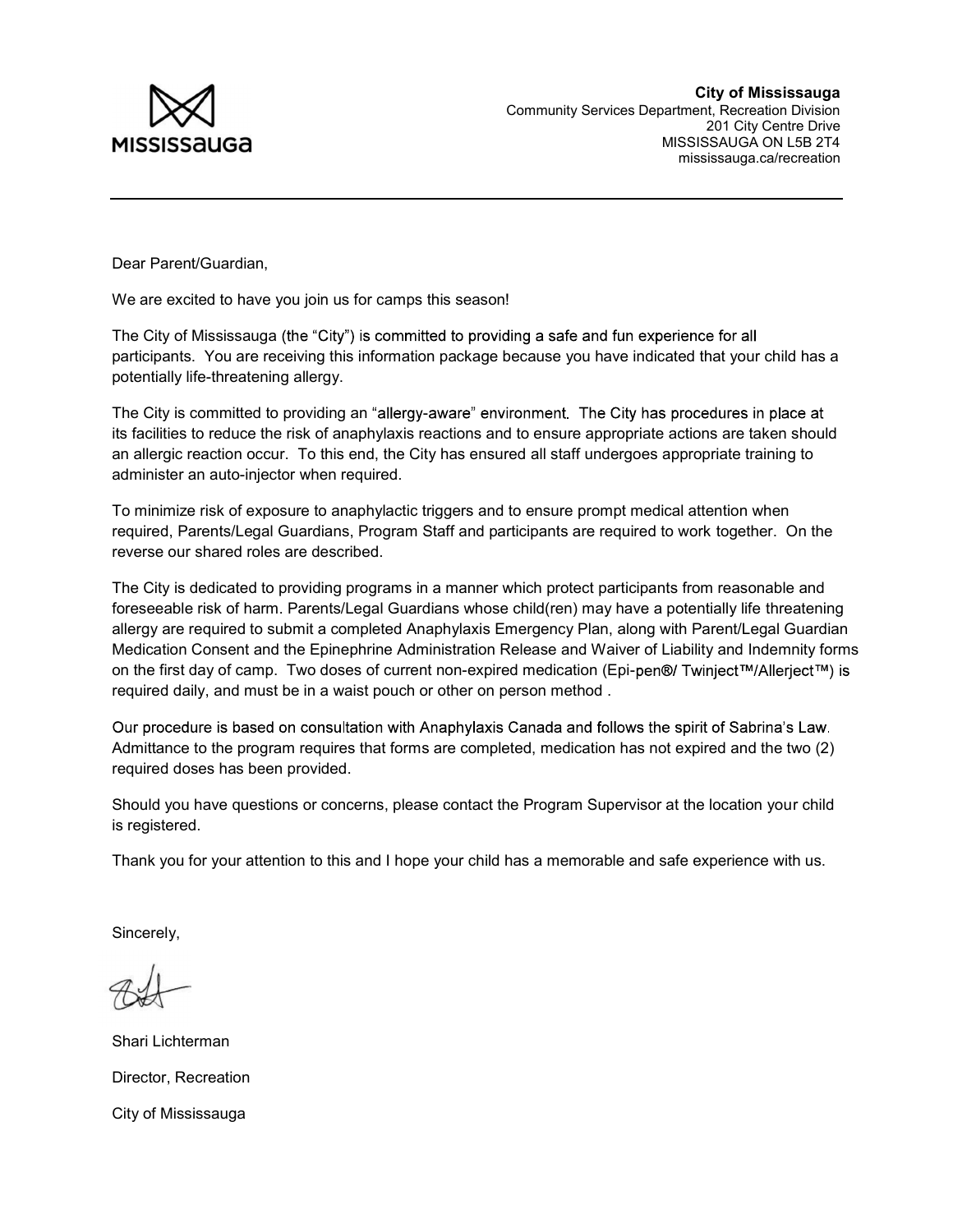## City of Mississauga

## Participants with Life Threatening Allergies Shared Roles:

## Participants will:

- Wash their hands frequently
- Not share food, utensils, drinks or straws

## Program Staff will:

- Ensure Parents/Legal Guardians have completed the appropriate forms for anaphylaxis emergencies and have provided two (2) doses of current medication.
- Ensure children are carrying their epinephrine auto-injector with them in a waist pouch or on their person.
- Separate any children who bring products containing nuts from others.
- Educate parents and participants on the importance of being allergen aware.
- Administer or assist in administration of an auto-injector when required.
- Contact 911 in the event that a participant displays symptoms on anaphylactic shock regardless of whether the epinephrine auto-injector administration is deemed successful.
- Contact Parent/Legal Guardian and/or emergency contact immediately.

## Parents/Legal Guardians will:

- Complete all required forms including the Anaphylaxis Emergency Plan and Waiver prior to the start of the program
- Provide two (2) doses of current epinephrine medication (or current antihistamine medication as applicable).
- Provide their child with an appropriate on person vessel to carry their epinephrine medication (preferably a waist pouch).
- Provide a complete list of emergency contacts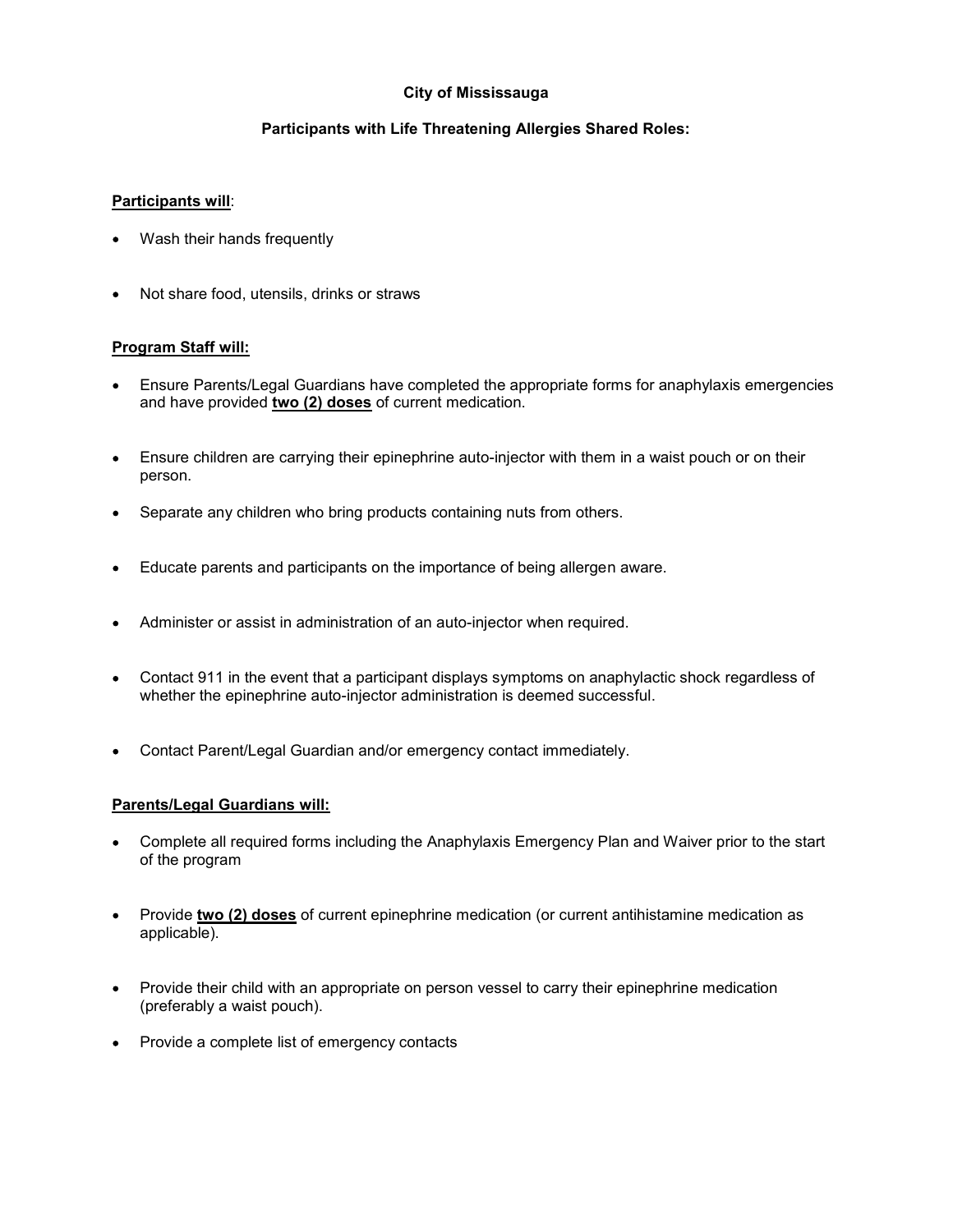## Anaphylaxis **Emergency Plan**

City of Mississauga **Community Services Department** Recreation



The personal information on this form is collected under authority of Section 11 of the Municipal Act 2001, SO 2001, c. 25. Only a parent/legal guardian shown on this form and City of Mississauga Staff are entitled to have access to the information indicated on this form. This form will be used to administer the City of Mississauga Recreation Programs. Questions about this collection should be directed to: Manager, Customer Service Centre, 301 Burnhamthorpe Road West, Ground floor, 905-615-3200 x5037

|                                               | Participant's Full Name (please print clearly)                           |                                  |   |                                                                                                                                          |                     |                     |              |                     |                     |                     |   |                      |  |
|-----------------------------------------------|--------------------------------------------------------------------------|----------------------------------|---|------------------------------------------------------------------------------------------------------------------------------------------|---------------------|---------------------|--------------|---------------------|---------------------|---------------------|---|----------------------|--|
|                                               | This person has a potentially life-threatening allergy (anaphylaxis) to: |                                  |   |                                                                                                                                          |                     |                     |              |                     |                     |                     |   |                      |  |
| □                                             | Peanut                                                                   |                                  | □ | <b>Tree Nuts</b>                                                                                                                         | □                   | <b>Shellfish</b>    | □            | Egg                 | □                   | Milk                | □ | <b>Insect Stings</b> |  |
| □                                             | Latex                                                                    |                                  | □ | Medication_                                                                                                                              |                     |                     | □            | Other               |                     |                     |   |                      |  |
|                                               |                                                                          |                                  |   | Food: The key to preventing an anaphylactic emergency is absolute avoidance of the allergen. People with food allergies should not share |                     |                     |              |                     |                     |                     |   |                      |  |
|                                               |                                                                          |                                  |   | food or eat any unmarked/bulk food or products with a "may contain" warning.                                                             |                     |                     |              |                     |                     |                     |   |                      |  |
|                                               | My Child's Emergency Treatment is:                                       |                                  |   |                                                                                                                                          |                     |                     |              |                     |                     |                     |   |                      |  |
| <b>Epinephrine</b>                            |                                                                          |                                  |   | EpiPen® Jr 0.15 mg                                                                                                                       | Expiry Date Dose 1: |                     |              |                     | Expiry Date Dose 2: |                     |   |                      |  |
|                                               | Auto Injector:                                                           | <b>EpiPen®</b><br>$0.30$ mg<br>□ |   |                                                                                                                                          |                     | Expiry Date Dose 1: |              |                     |                     | Expiry Date Dose 2: |   |                      |  |
|                                               | Expiry Date Dose 1:<br>$0.15$ mg<br>Twinject™<br>□                       |                                  |   |                                                                                                                                          |                     |                     |              | Expiry Date Dose 2: |                     |                     |   |                      |  |
|                                               |                                                                          | п                                |   | Twinject™<br>$0.30$ mg                                                                                                                   |                     | Expiry Date Dose 1: |              |                     | Expiry Date Dose 2: |                     |   |                      |  |
|                                               | Antihistamine:                                                           | Name of Medication:              |   |                                                                                                                                          |                     |                     | Dosage:      |                     | Expiry Date:        |                     |   |                      |  |
| Other:<br>Name of Medication:                 |                                                                          |                                  |   |                                                                                                                                          | Dosage:             |                     | Expiry Date: |                     |                     |                     |   |                      |  |
| Location of Auto-Injectors (Personal Vessel): |                                                                          |                                  |   |                                                                                                                                          |                     |                     |              |                     |                     |                     |   |                      |  |
|                                               | <b>Location of Other Medications:</b>                                    |                                  |   |                                                                                                                                          |                     |                     |              |                     |                     |                     |   |                      |  |
|                                               | <b>Additional Instructions:</b>                                          |                                  |   |                                                                                                                                          |                     |                     |              |                     |                     |                     |   |                      |  |

Asthmatic: Person is at greater risk. If a person is having a reaction and having difficulty breathing, give epinephrine auto-injector before asthma medication.

#### A person having an anaphylactic reaction might have ANY of these signs and symptoms:

- Skin: hives, swelling, itching, warmth, redness, rash
- Respiratory (Breathing): wheezing, shortness of breath, throat tightness, cough, hoarse voice, chest pain/tightness, nasal congestion or hay-fever like symptoms (runny itchy nose and watery eyes, sneezing), trouble swallowing
- Gastrointestinal (stomach): nausea, pain/cramps, vomiting, diarrhea
- Cardiovascular (heart): pale/blue colour, weak pulse, passing out, dizzy/light-headed, shock
- Other: anxiety, feeling of impending doom, headache

Early recognition of symptoms and immediate treatment could save a person's life. Act quickly. The first sign of a reaction can be mild but symptoms can get worse very quickly.

- Give/assist in giving epinephrine auto injector (e.g. EpiPen® or Twinject<sup>™</sup>) at the first sign of a reaction occurring if  $\mathbf{1}$ . conjunction with a known or suspected contact with an allergen. Give a second dose in 10-15 minutes or sooner IF the reaction continues to worsen.
- $2.$ Call 911. Tell them someone is having a life-threatening allergic reaction. Ask them to send an ambulance immediately.
- 3. Call Program Supervisor and inform full-time staff so they can be prepared to meet the ambulance.
- Remove the causative agent i.e. Latex glove, perfume, peanuts.  $\overline{4}$ .
- Go to the nearest hospital, even if symptoms have stopped or are mild. 5.
- 6. Call the contact person(s) listed below.

| Emergency Contact Information                  |              |            |            |            |
|------------------------------------------------|--------------|------------|------------|------------|
| Name (please print)                            | Relationship | Home Phone | Work Phone | Cell Phone |
|                                                |              |            |            |            |
|                                                |              |            |            |            |
|                                                |              |            |            |            |
|                                                |              |            |            |            |
|                                                |              |            |            |            |
| Parent/Legal Guardian Full Name (Please print) |              | Signature  |            | Date       |
|                                                |              |            |            |            |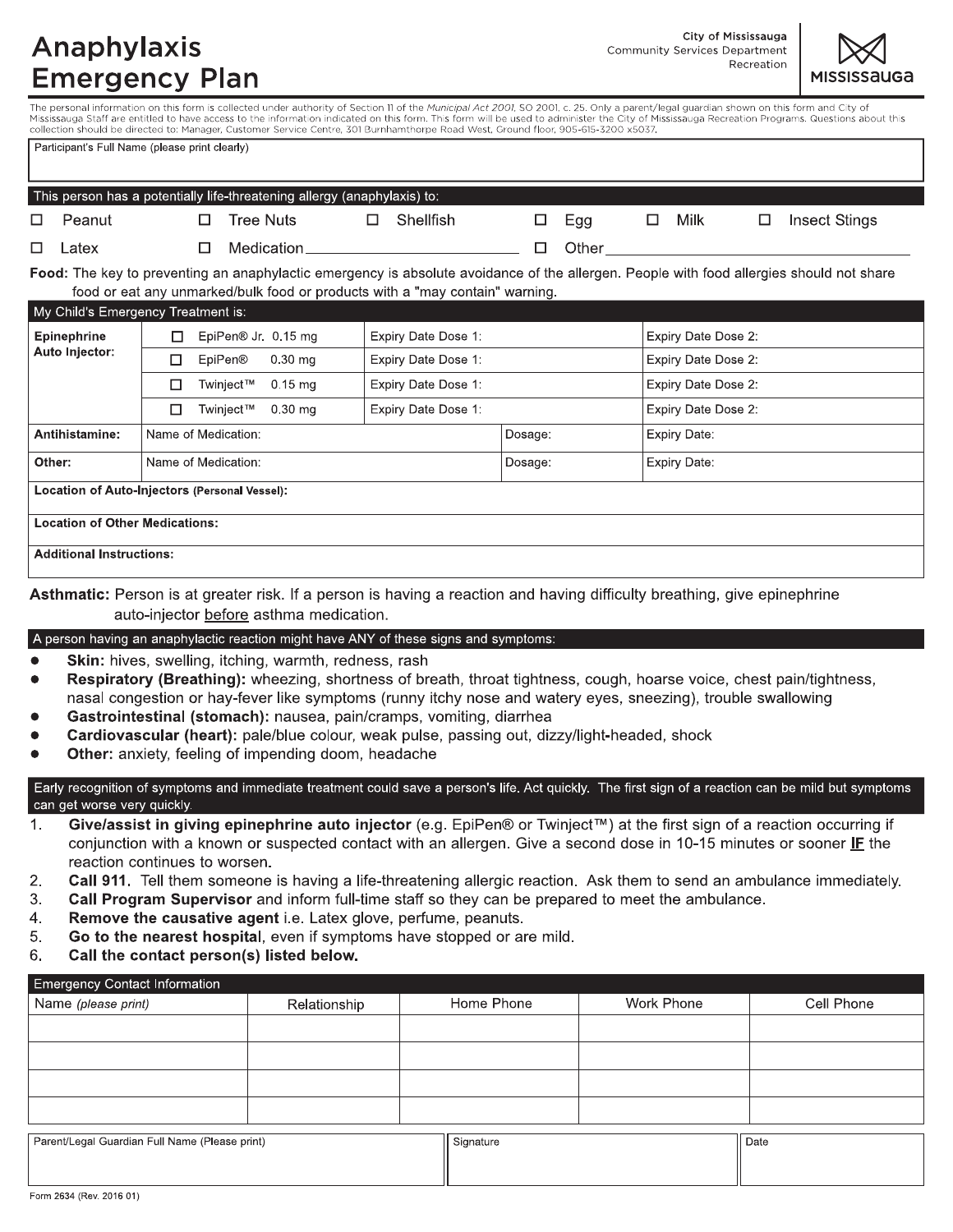## **Epinephrine Administration** Agreement

City of Mississauga Community Services Department Recreation



Release and Waiver of Liability and Indemity, Assumption of Risks and Consent to Medical Treatment

The personal information on this form is collected under authority of Section 11 of the Municipal Act 2001, SO 2001, c. 25. Only a parent/legal guardian shown on this form and City of Mississauga Staff are entitled to have access to the information indicated on this form. This form will be used to administer the City of Mississauga Recreation Programs. Questions about this collection should be directed to: Manager, Customer Service Centre, 301 Burnhamthorpe Road West, Ground floor, 905-615-3200 x5037.

| Participant Information               |                         |             |             |  |  |
|---------------------------------------|-------------------------|-------------|-------------|--|--|
| Last Name                             | Middle Name             | First Name  |             |  |  |
|                                       |                         |             |             |  |  |
| Phone Number                          | Birth Date (YYYY/MM/DD) |             |             |  |  |
| Address: Number<br><b>Street Name</b> |                         |             | Apt. Number |  |  |
| City                                  | Province                | Postal Code |             |  |  |

#### If the participate is under 18, a Legal Guardian must complete the following:

| ∣ ∟egai Guardian Information          |             |                        |            |             |             |  |  |  |  |
|---------------------------------------|-------------|------------------------|------------|-------------|-------------|--|--|--|--|
| Last Name                             | Middle Name |                        | First Name |             |             |  |  |  |  |
|                                       |             |                        |            |             |             |  |  |  |  |
| Phone Number                          |             | Alternate Phone Number |            |             |             |  |  |  |  |
|                                       |             |                        |            |             |             |  |  |  |  |
| Address: Number<br><b>Street Name</b> |             |                        |            |             | Apt. Number |  |  |  |  |
|                                       |             |                        |            |             |             |  |  |  |  |
| City                                  |             | Province               |            | Postal Code |             |  |  |  |  |
|                                       |             |                        |            |             |             |  |  |  |  |
|                                       |             |                        |            |             |             |  |  |  |  |

| Emergency Contact Information (if different from above) |             |                        |  |  |  |  |  |  |
|---------------------------------------------------------|-------------|------------------------|--|--|--|--|--|--|
| Last Name                                               | Middle Name | First Name             |  |  |  |  |  |  |
|                                                         |             |                        |  |  |  |  |  |  |
| Phone Number                                            |             | Alternate Phone Number |  |  |  |  |  |  |
|                                                         |             |                        |  |  |  |  |  |  |

#### BY SIGNING BELOW YOU WILL WAIVE CERTAIN LEGAL RIGHTS, INCLUDING THE RIGHT TO SUE. PLEASE READ CAREFULLY.

#### Release and Wavier of Liability and Indemnity

The Participant and Parent/Legal Guardian agree to release and waive all claims and hereby indemnify and hold harmless the Corporation of the City of Mississauga ("City"), its volunteers and other participants for any and all liability for any property damage or personal injury resulting from the administration of epinephrine. The Participant and Parent/Legal Guardian hereby further agree that the City, its volunteers and other participants shall not be liable, either directly or indirectly, for any claims, or any damages, costs and expenses respecting any act done in good faith, including, but not limited to personal injury, death, property damage or loss in the administration of epinephrine, whether or not such injury, damage or loss occurred as a result of any negligence, negligent misrepresentation or breach of statutory duty and/or breach of contract on the part of the City, its volunteers and other participants, unless damages are the result of gross negligence on the part of the City, its volunteers and other participants.

#### **Assumption of Risks**

The administration of epinephrine involves various risks, dangers and hazards which the Participant is required to assume. The Participant and Parent/Legal Guardian hereby freely accept and fully assume all such risks, dangers and hazards and the possibility of personal injury, death, property or loss resulting there from.

#### **Consent to Medical Treatment**

The participant and Guardian agree to hereby give permission to have the City, its volunteers and other participants arrange for any emergency medical care including hospitalization/transportation, if necessary, to the administration of such emergency medical treatment as may be deemed necessary in the circumstances. The Participant and Parent/Legal Guardian agrees to pay all costs associated with medical care and transportation.

I have read the release and waiver of liability and indemity, assumption of risks and consent to medical treatment, fully understand its terms, understand that I have given up substantial rights by signing it, and sign it freely and voluntarily without any inducement.

| Signature of Participant                   | <b>Print Name Clearly</b> | Date (YYYY/MM/DD) |
|--------------------------------------------|---------------------------|-------------------|
|                                            |                           |                   |
| Or, if under 18 years of age:              |                           |                   |
| Signature of Parent(s) / Legal Guardian(s) | Print Name Clearly        | Date (YYYY/MM/DD) |
|                                            |                           |                   |